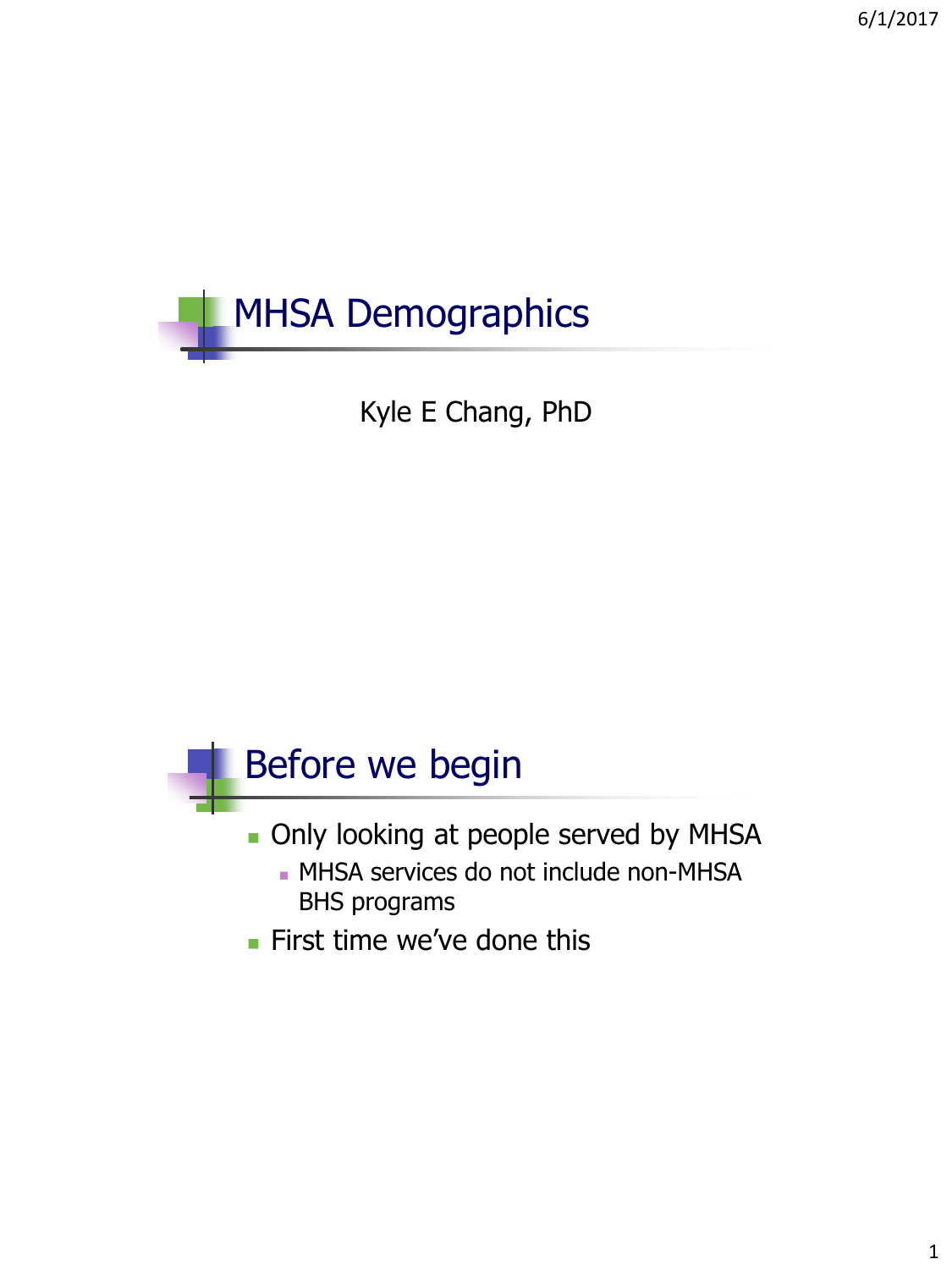# Data-Guided Decisions



#### Number Served FY 15/16 ■ CSS **14,030 served Unduplicated across all CSS**  $\blacksquare$  PEI **237,530 served** Duplicated (201,664 contacts) for our call-in or referral services (Outreach and Engagement, OC Links, Crisis Hotline, Warmline) Unduplicated within program (31,615 served) for rest of PEI programs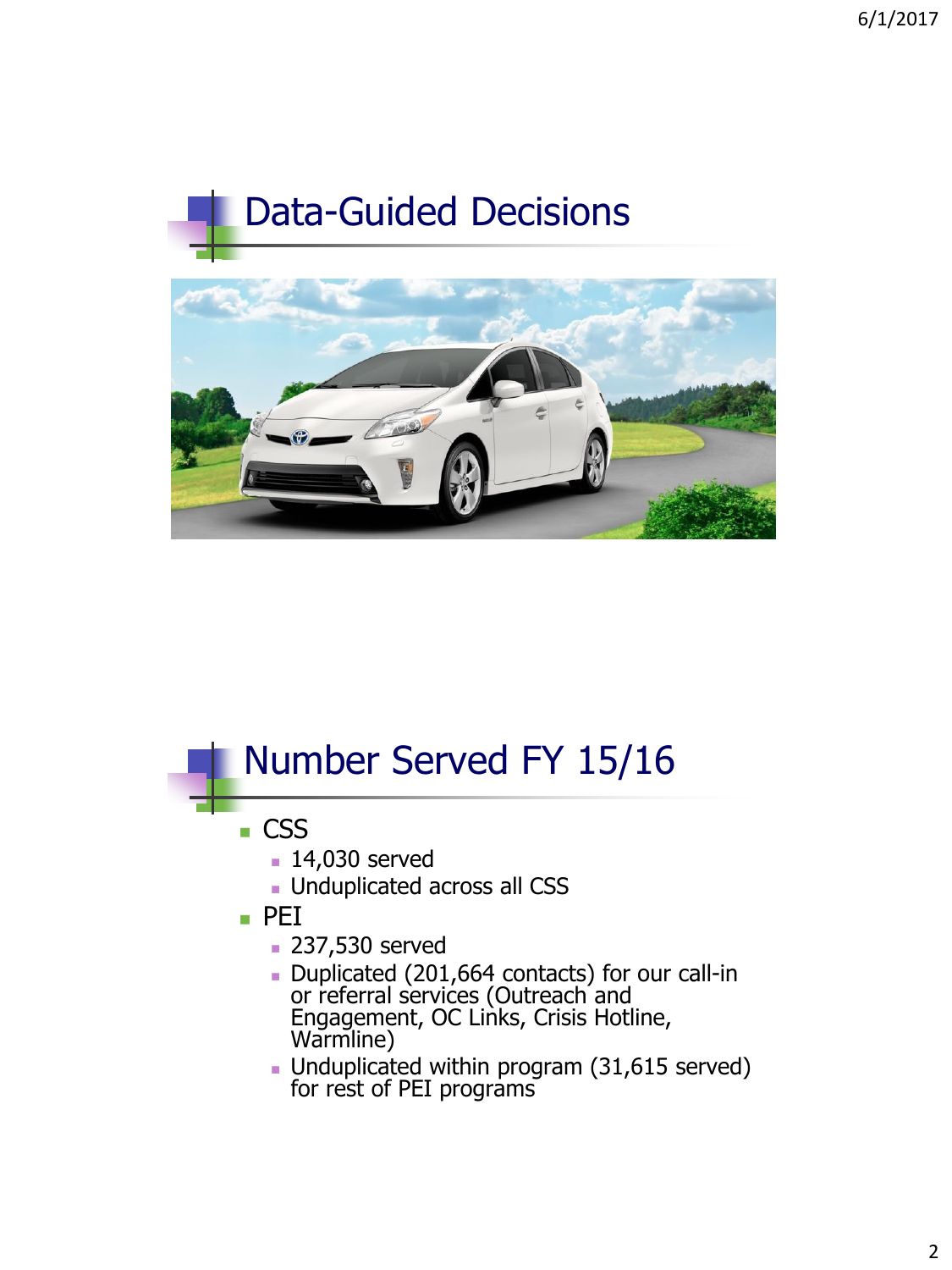## Comparison Groups

- **Orange County population** 
	- Census (2016)
	- **State of California's Department of Finance** (2016 projections)
- **Medi-Cal beneficiaries** 
	- MEDS database (January 2017)
- Comparison groups
	- **Can't know for sure, but a pretty good** estimate



**Ethnicity**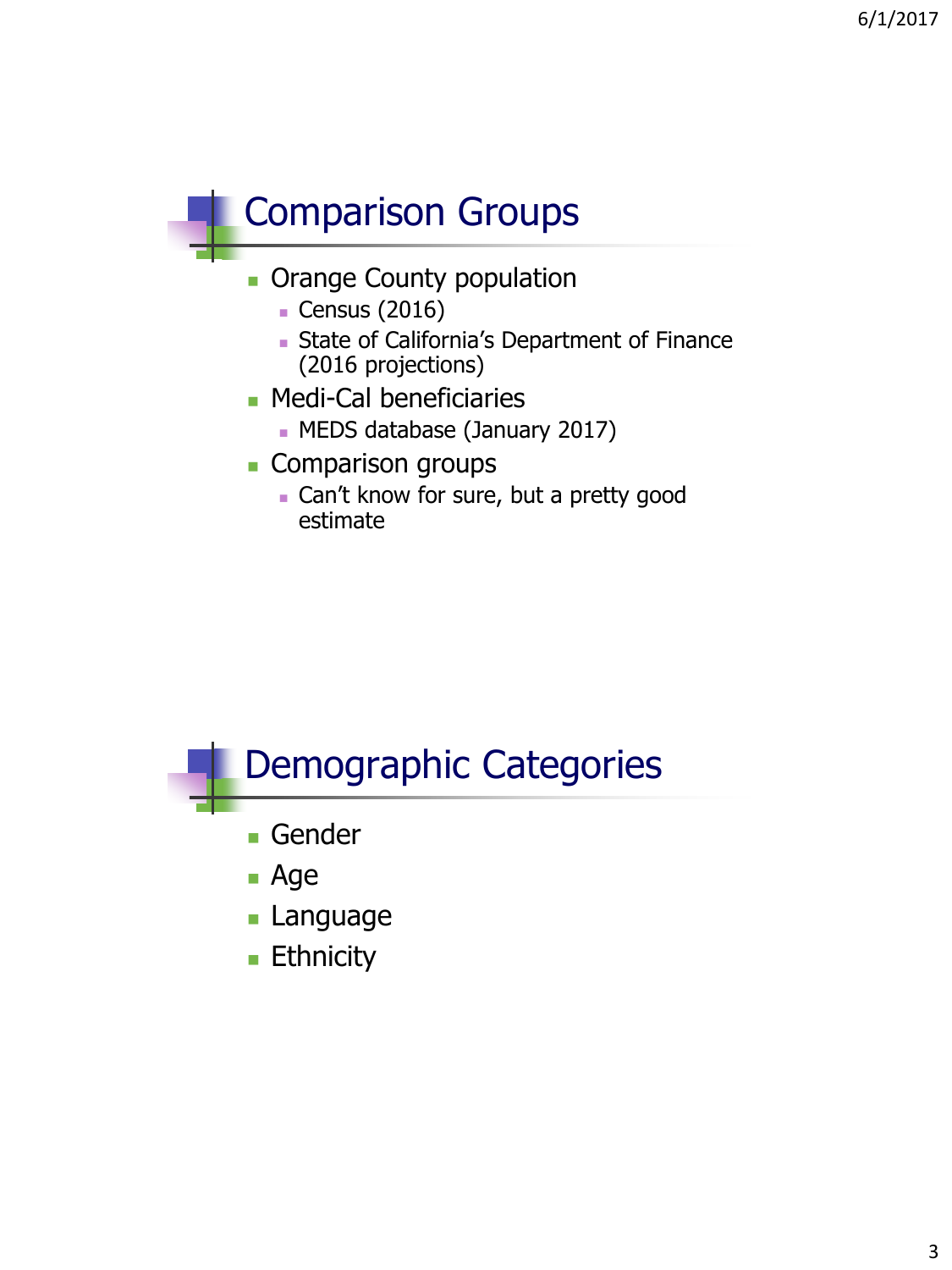



4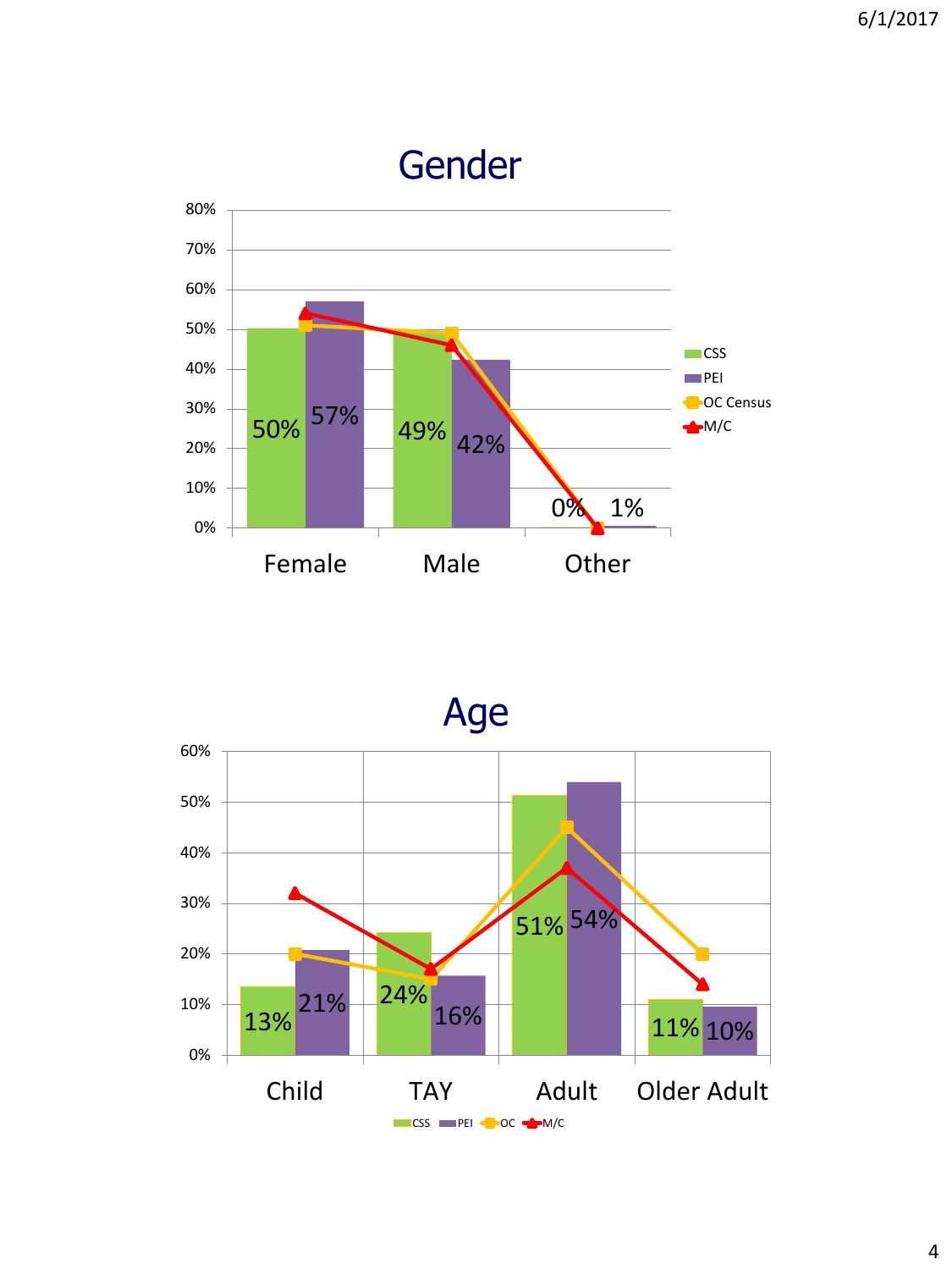

#### Primary Language

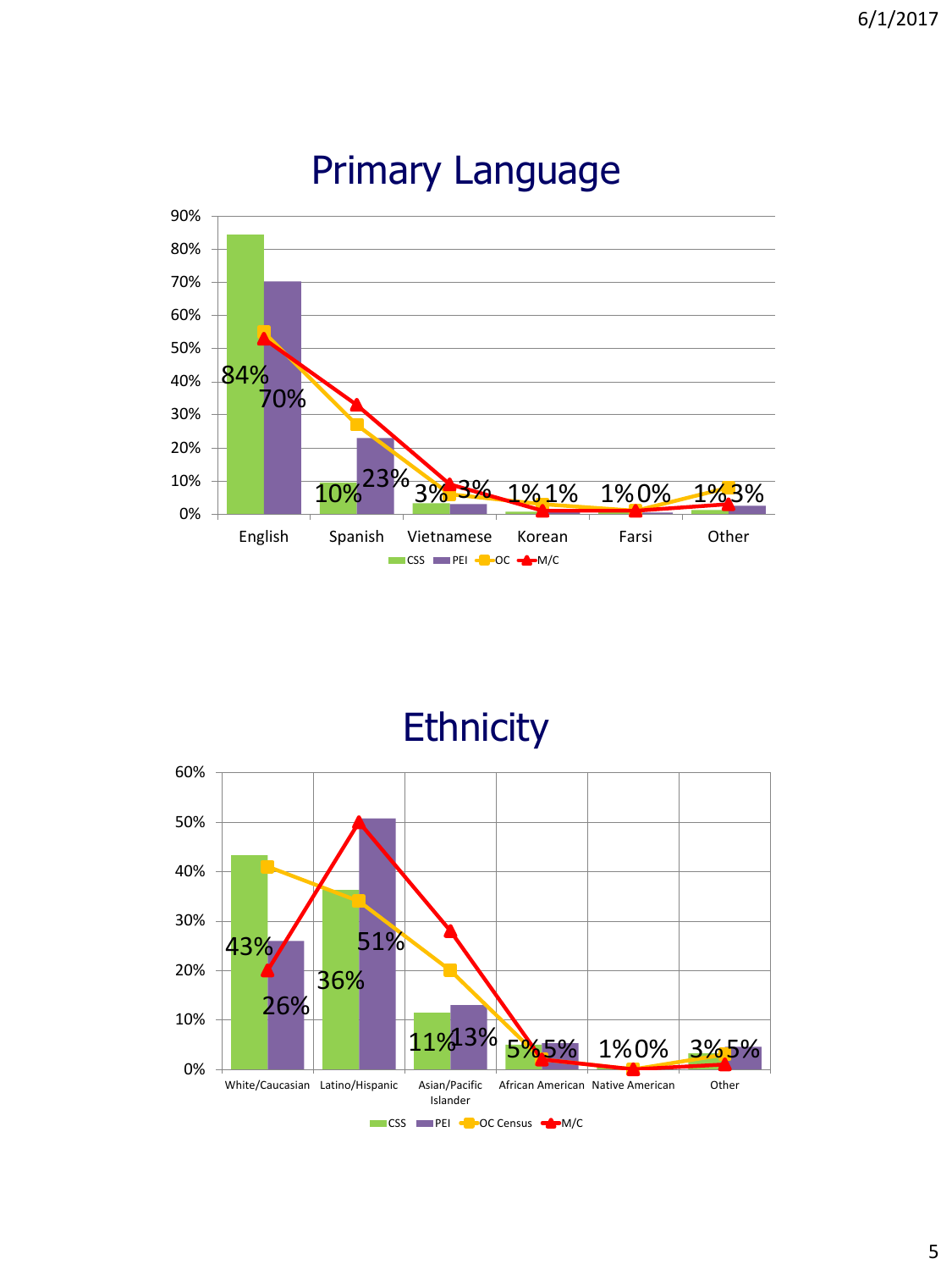

- Children
	- Generally don't get referrals until age 8
	- **Non-MHSA services**
- **Older adults** 
	- Older Adult FSP OASIS
	- Older Adult Recovery Services (OARS)
- **Asian/Pacific Islander** 
	- **Project Focus FSP**



- Children
	- **5** programs that work with children in schools
	- 5 programs that work with parents and families
- **Primarily Spanish speakers (>50%)** 
	- **Community Counseling and Supportive Services,** OC Maternal and Family Wellness, School Readiness and Connect the Tots, Stress-Free Families, Gang Prevention Services
- O&E programs targeting APIs
	- **18,276 total API contacts**